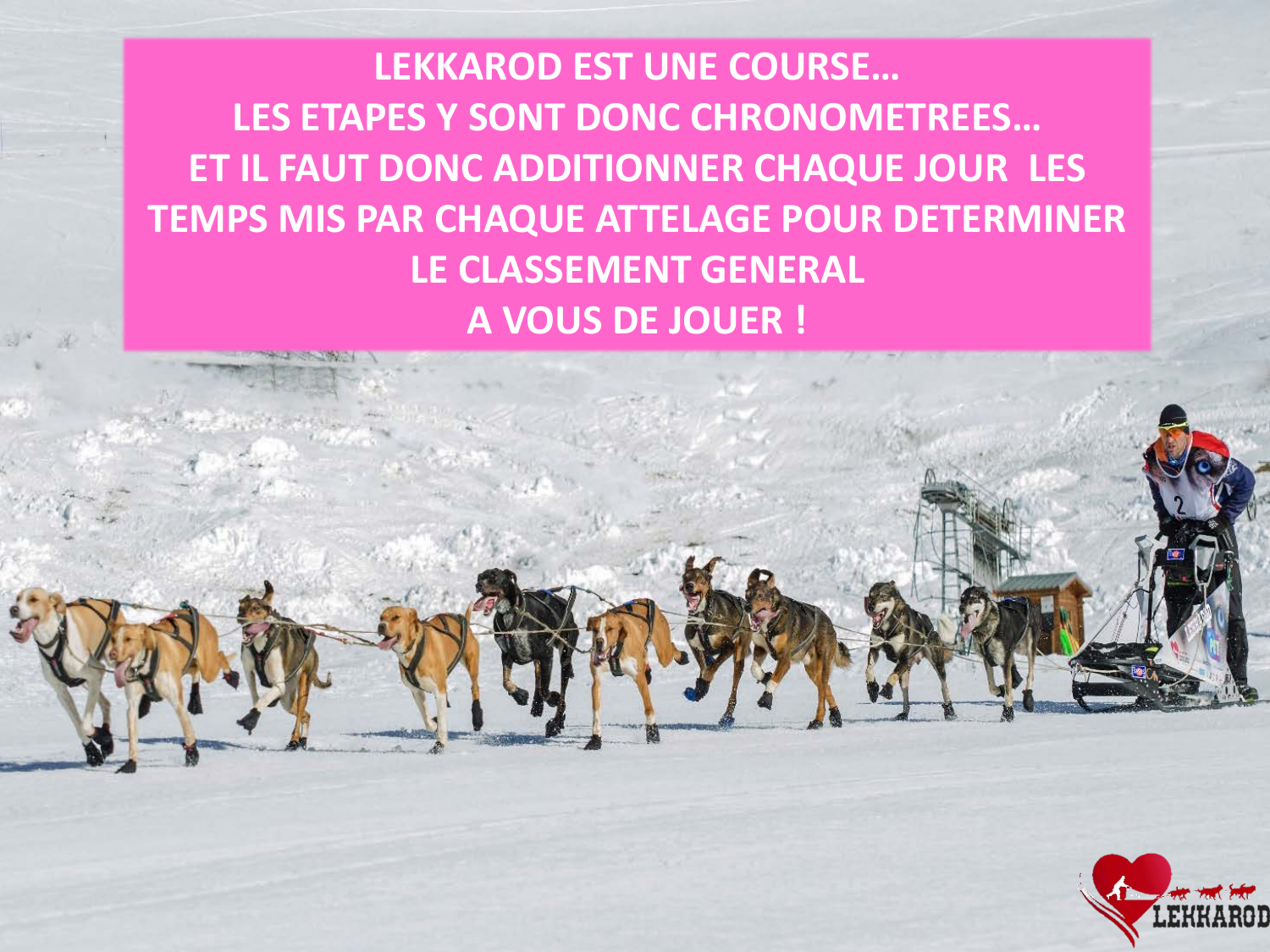### **CLASSEMENT DE LA PREMIERE ETAPE**

- **1. Helmuth STEIN (Allemagne)**
- **2. Jean BEAUBAZARD (France)**
- **3. Sandrine MUFFETTE (France)**
- **4. Jean Luc KAVANCE (Belgique)**
- **5. Pietro LUIGI (Italie)**

**…**

**2 h 48 min 37 sec 2 h 53 min 15 sec 2 h 58 min 48 sec 3 h 01 min 58 sec 3 h 12 min 39 sec**

**…**

### **CLASSEMENT DE LA SECONDE ETAPE**

- **1. Jean Luc KAVANCE (Belgique)**
- **2. Sandrine MUFFETTE (France)**
- **3. Jean BEAUBAZARD (France)**
- **4. Pietro LUIGI (Italie)**
- **5. Helmuth STEIN (Allemagne)**

**4 h 02 min 13 sec**

- **4 h 03 min 56 sec**
- **4 h 08 min 12 sec**
- **4 h 12 min 54 sec**
- **4 h 14 min 30 sec**

## **QUEL EST LE CLASSEMENT GENERAL APRES LA SECONDE ETAPE ?**

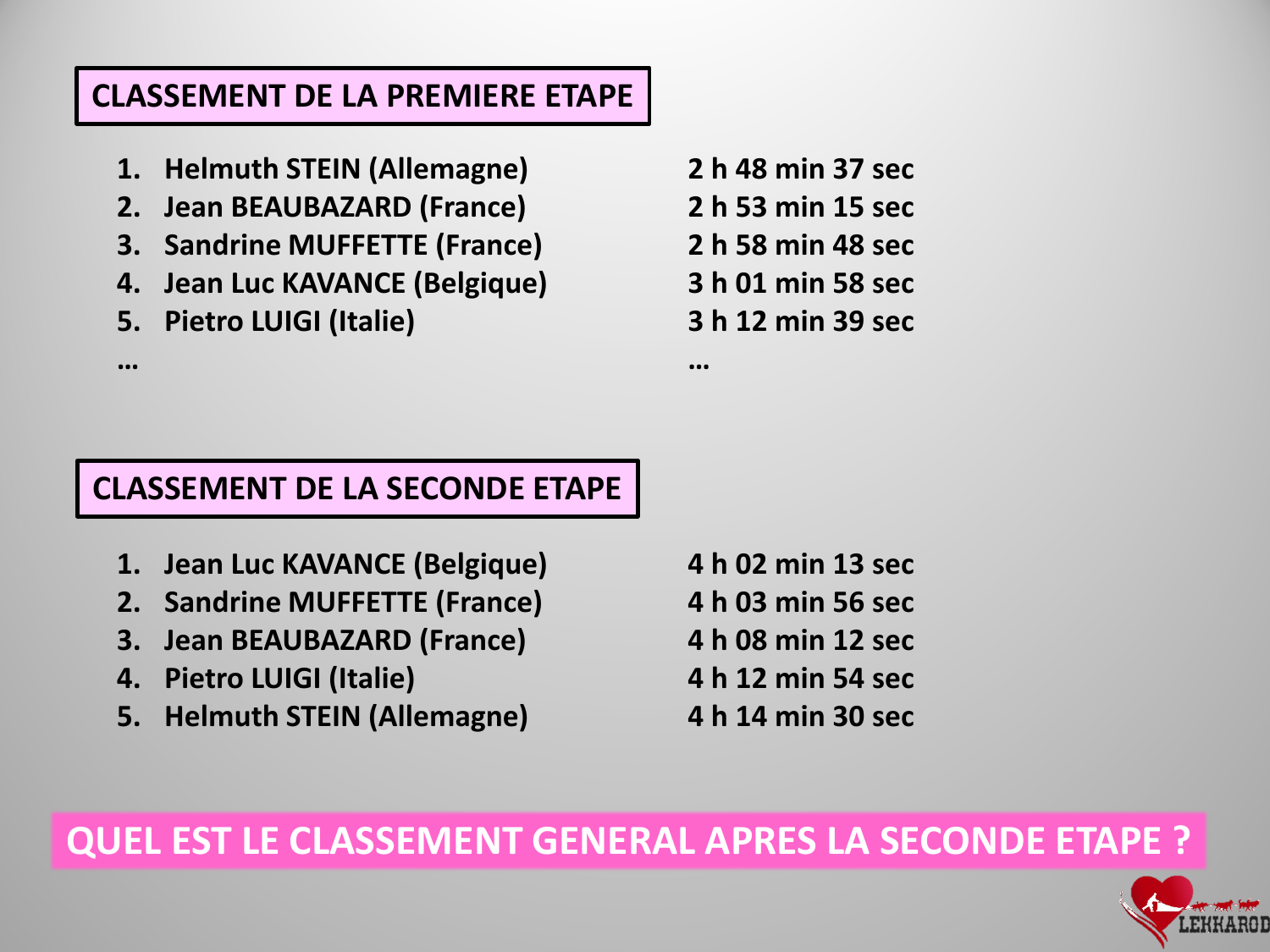**LE TEMPS DU MUSHER HELMUTH STEIN AU CLASSEMENT GENERAL APRES LA SECONDE ETAPE CORRESPOND A LA SOMME DES TEMPS QU'IL A MIS AVEC SES CHIENS SUR LES ETAPES 1 ET 2, SOIT:**



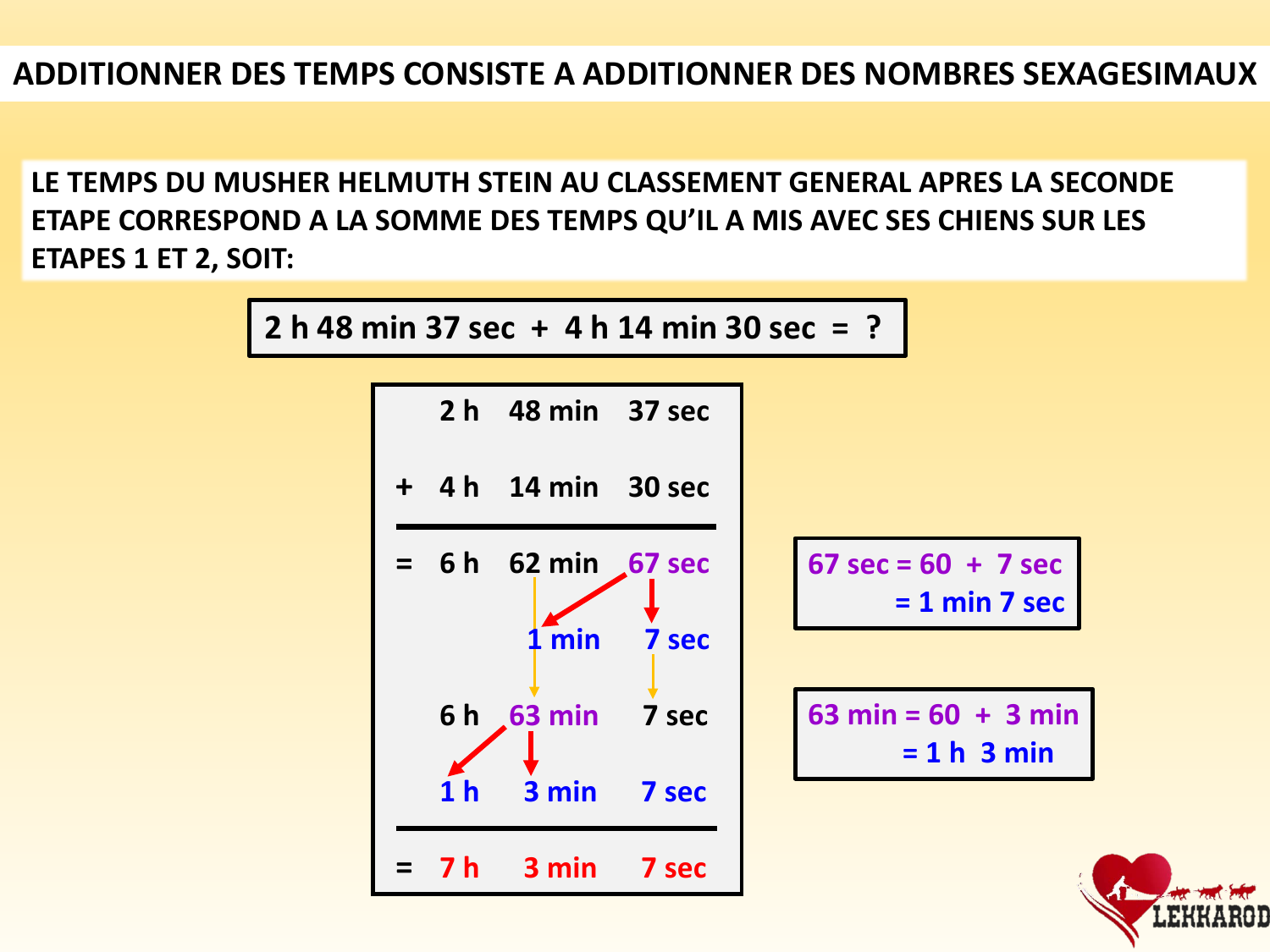## **APRES LA SECONDE ETAPE, QUELS SONT LES TEMPS DES 4 AUTRES MUSHERS ?**

| - Jean BEAUBAZARD | : 2 h 53 min 15 sec + 4 h 08 min 12 sec = ?                      |
|-------------------|------------------------------------------------------------------|
|                   | - Sandrine MUFFETTE : 2 h 58 min 48 sec + 4 h 03 min 56 sec = ?  |
|                   | - Jean Luc KAVANCE : $3 h 01 min 58 sec + 4 h 02 min 13 sec = ?$ |
| - Pietro LUIGI    | : 3 h 12 min 39 sec + 4 h 12 min 54 sec = ?                      |

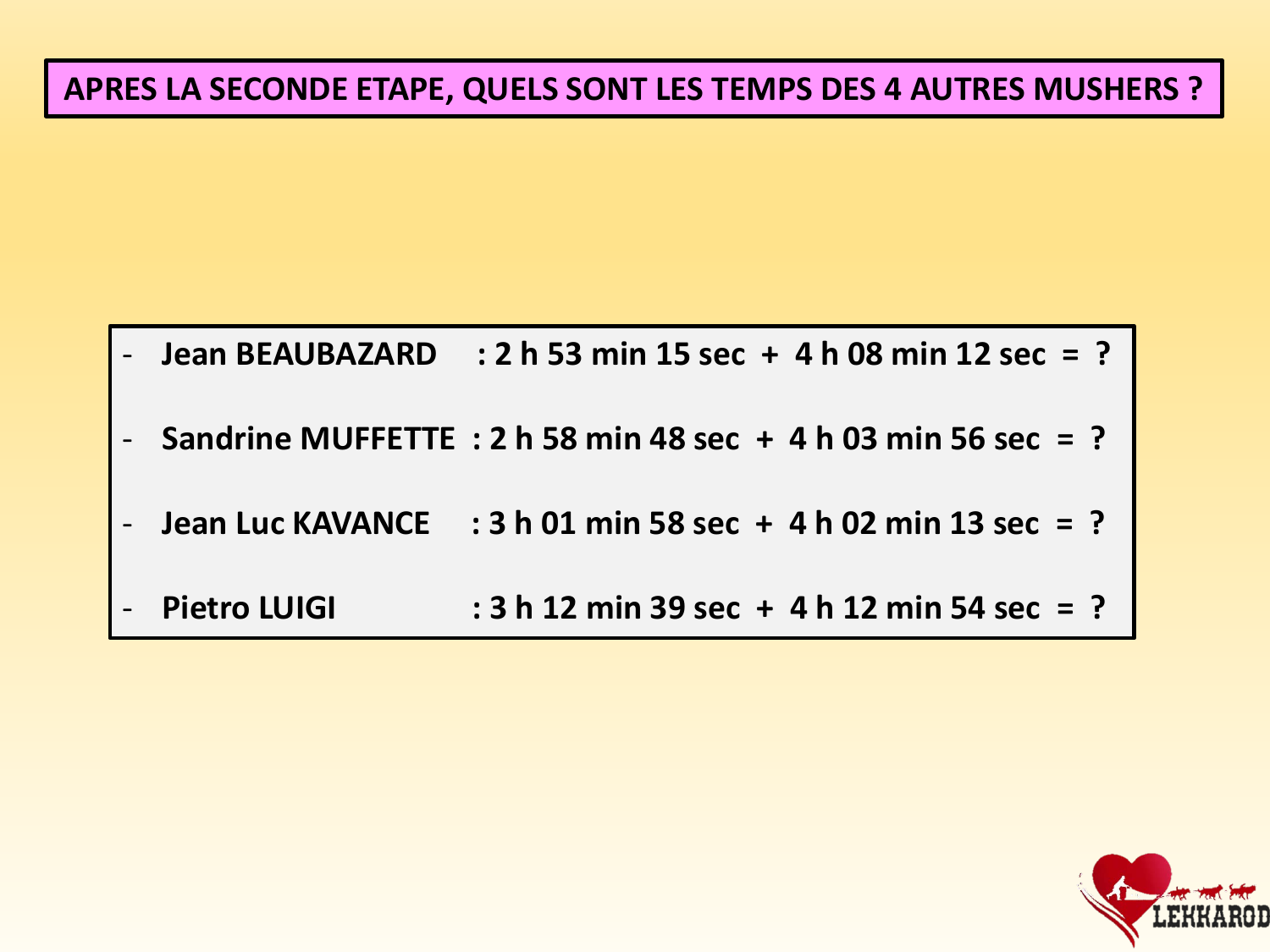# **RESULTAT**

| - Jean BEAUBAZARD : 2 h 53 min 15 sec + 4 h 08 min 12 sec = 7 h 01 min 27 sec             |                                                             |  |
|-------------------------------------------------------------------------------------------|-------------------------------------------------------------|--|
| - Sandrine MUFFETTE : 2 h 58 min 48 sec $+$ 4 h 03 min 56 sec = 7 h 02 min 44 sec         |                                                             |  |
| - Jean Luc KAVANCE $\therefore$ 3 h 01 min 58 sec + 4 h 02 min 13 sec = 7 h 04 min 11 sec |                                                             |  |
| - Pietro LUIGI                                                                            | : 3 h 12 min 39 sec + 4 h 12 min 54 sec = 7 h 25 min 33 sec |  |
| - Helmuth STEIN                                                                           | : 2 h 48 min 37 sec + 4 h 14 min 30 sec = 7 h 03 min 07 sec |  |

## **QUEL EST LE CLASSEMENT GENERAL APRES LA SECONDE ETAPE ?**

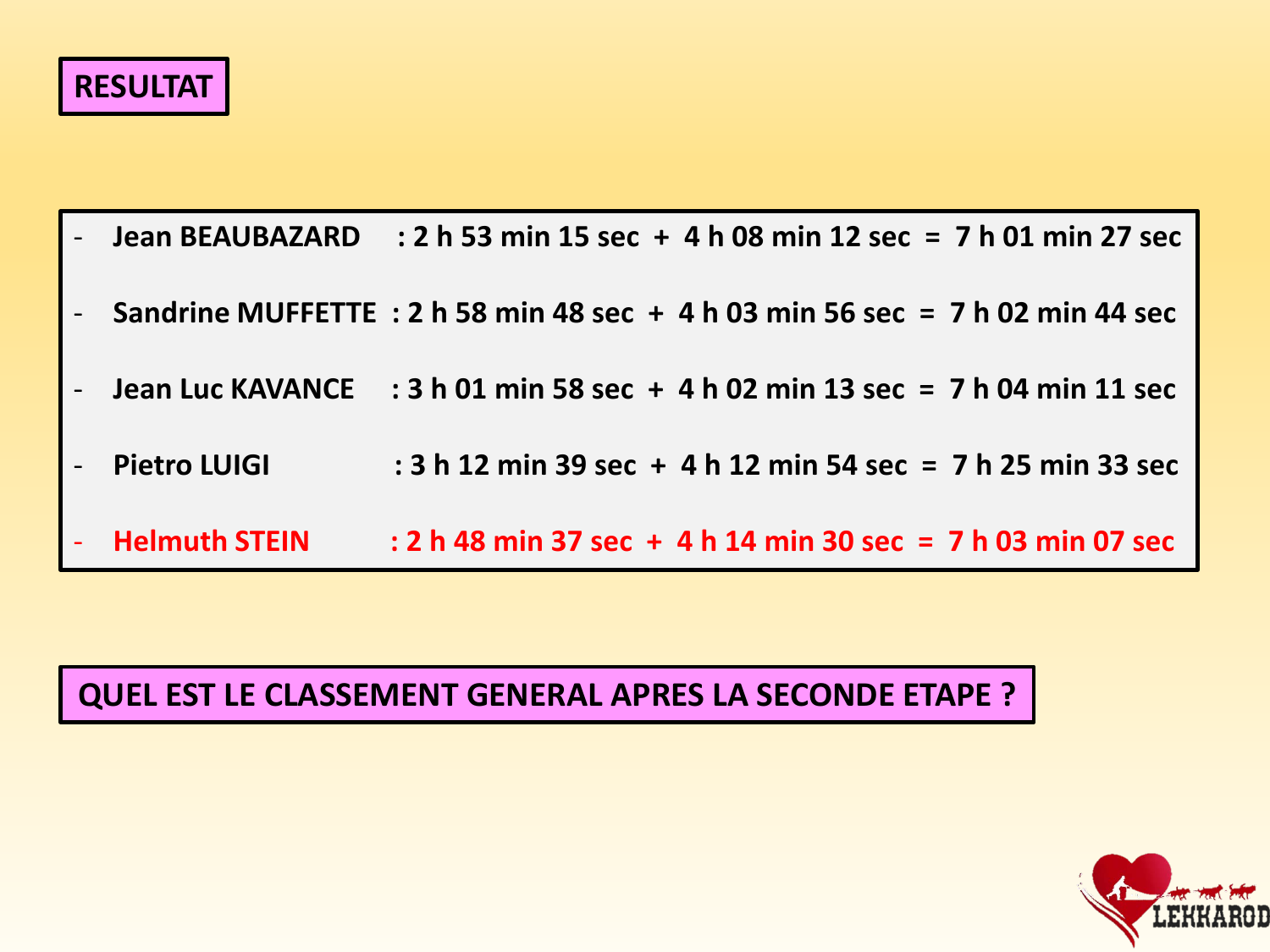### **CLASSEMENT GENERAL APRES LA SECONDE ETAPE**

**……..**

- **1. Jean BEAUBAZARD (France)………… 7 h 01 min 27 sec**
- **2. Sandrine MUFFETTE (France)……… 7 h 02 min 44 sec**
- **3. Helmuth STEIN (Allemagne)……….. 7 h 03 min 07 sec**
- **4. Jean Luc KAVANCE (Belgique)…….. 7 h 04 min 11 sec**
- **5. Pierto LUIGI (Italie)…………………….. 7 h 25 min 33 sec**

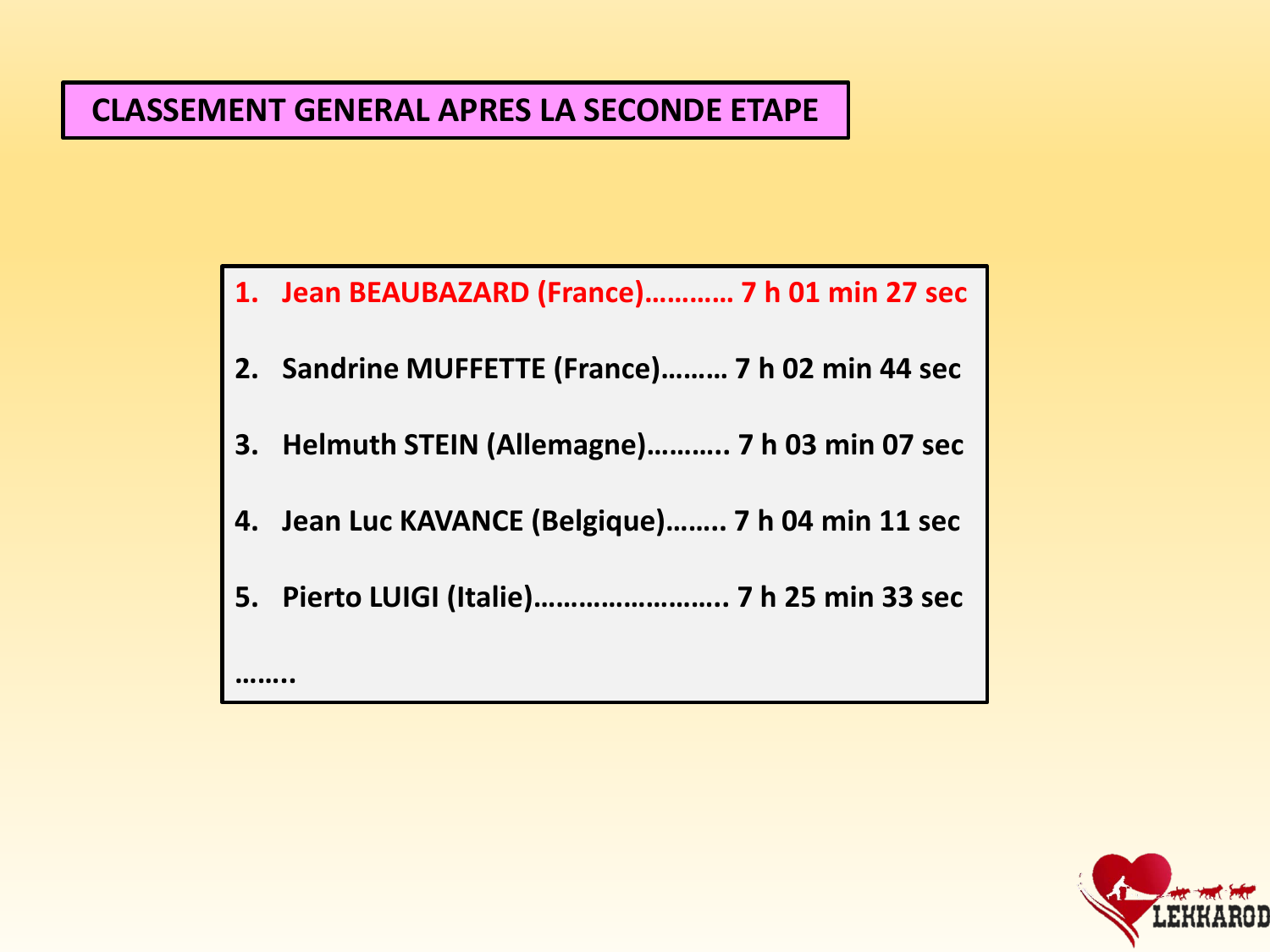### **COMBIEN DE TEMPS SEPARE LES 5 PREMIERS DU CLASSEMENT GENERAL ?**



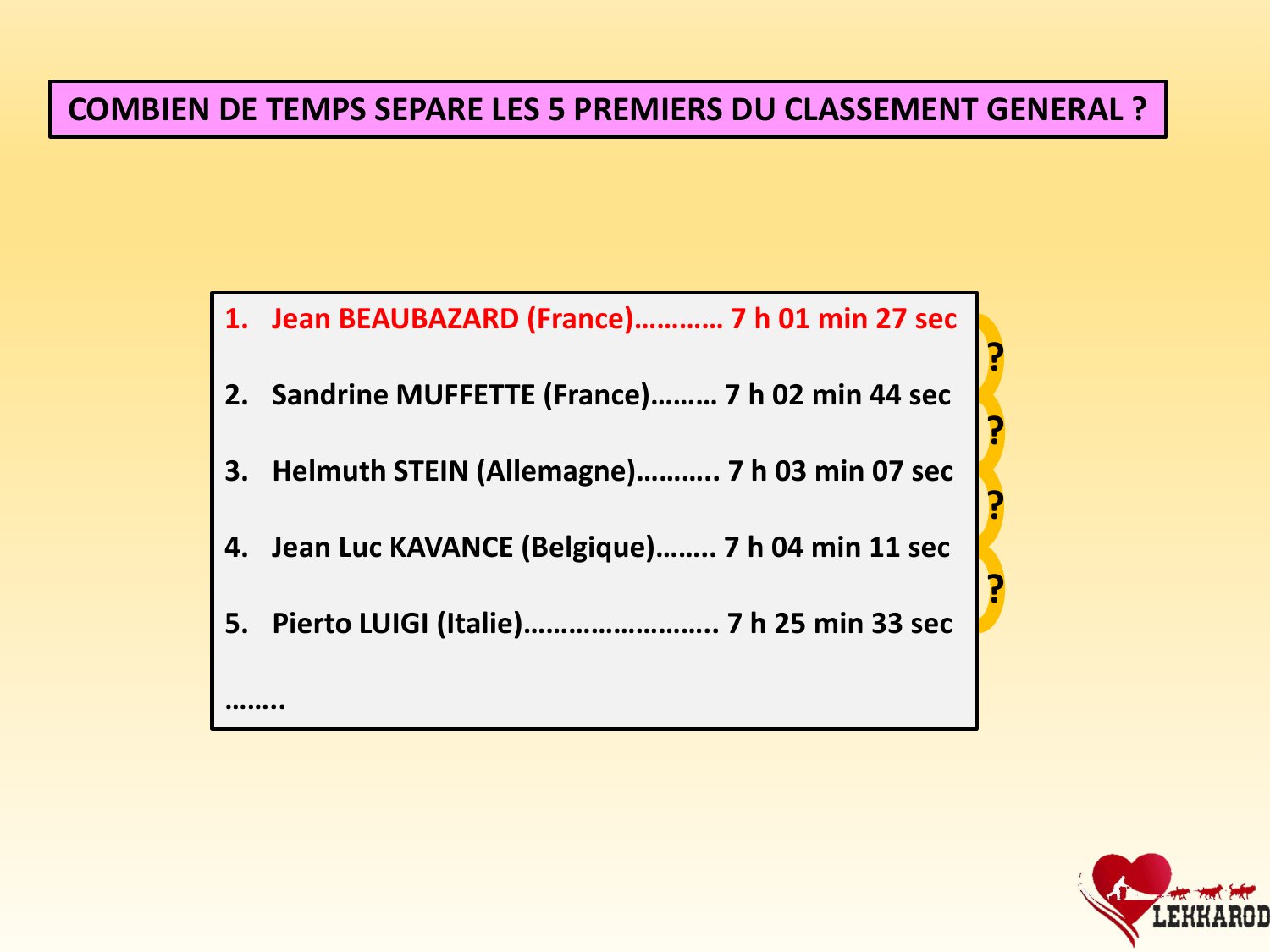**LA DIFFERENCE DE TEMPS QUI EXISTE AU CLASSEMENT GENERAL ENTRE LE PREMIER (Jean BEAUBAZARD) ET LA DEUXIEME (Sandrine MUFFETTE) REVIENT A SOUSTRAIRE LE TEMPS DE JEAN (PLUS FAIBLE PUISQU'IL EST PREMIER) DE CELUI DE SANDRINE :**

**7 h 02 min 44 sec + 7 h 01 min 27 sec = ?** 

**7 h 02 min 44 sec**

**7 h 01 min 27 sec -**

**= 0 h 01 min 17 sec**

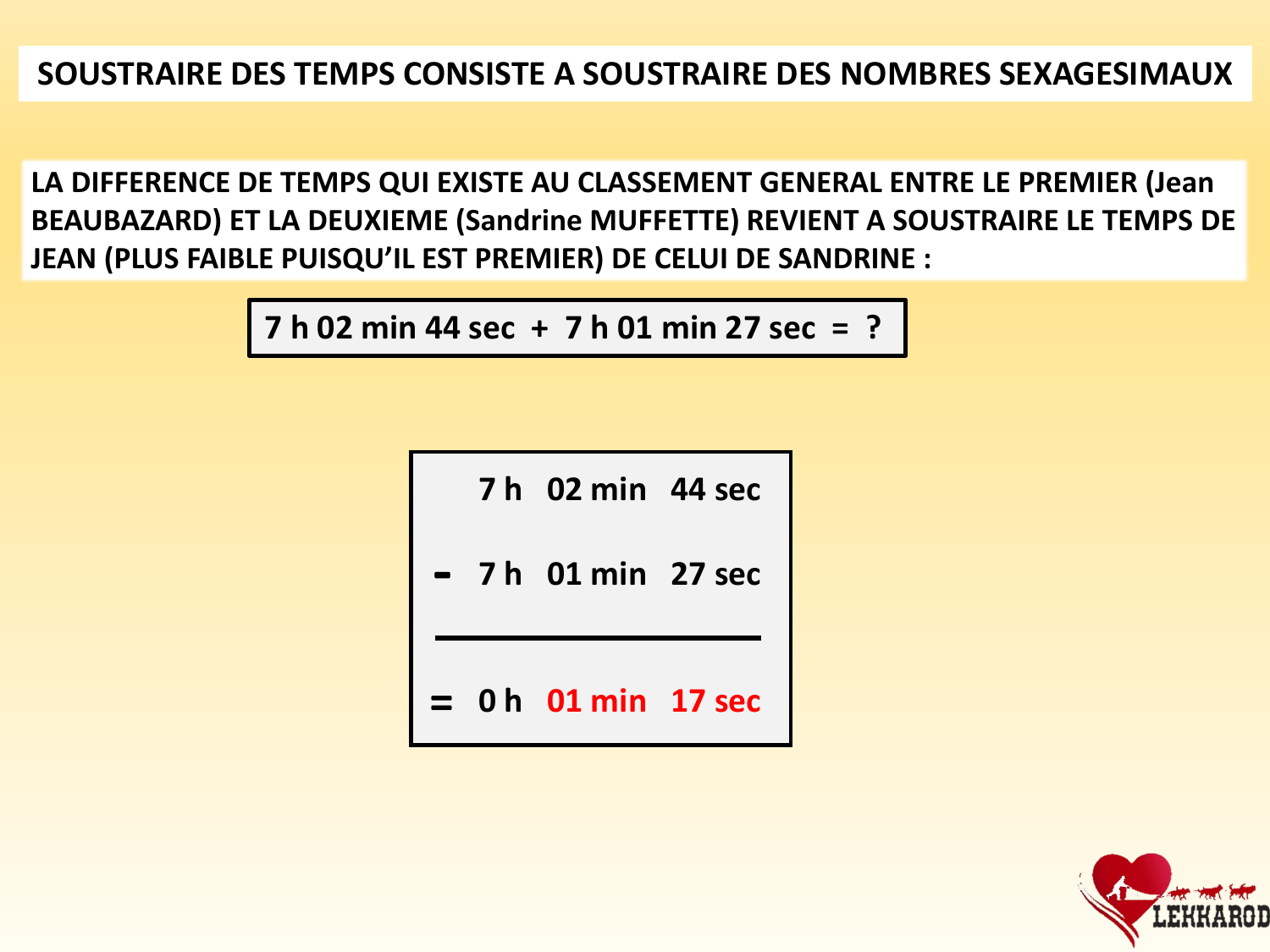**LA DIFFERENCE DE TEMPS QUI EXISTE AU CLASSEMENT GENERAL ENTRE LA DEUXIEME (Sandrine MUFFETTE) ET LE TROISIEME (Hellmuth STEIN) EST PLUS COMPLIQUEE A CALCULER:**